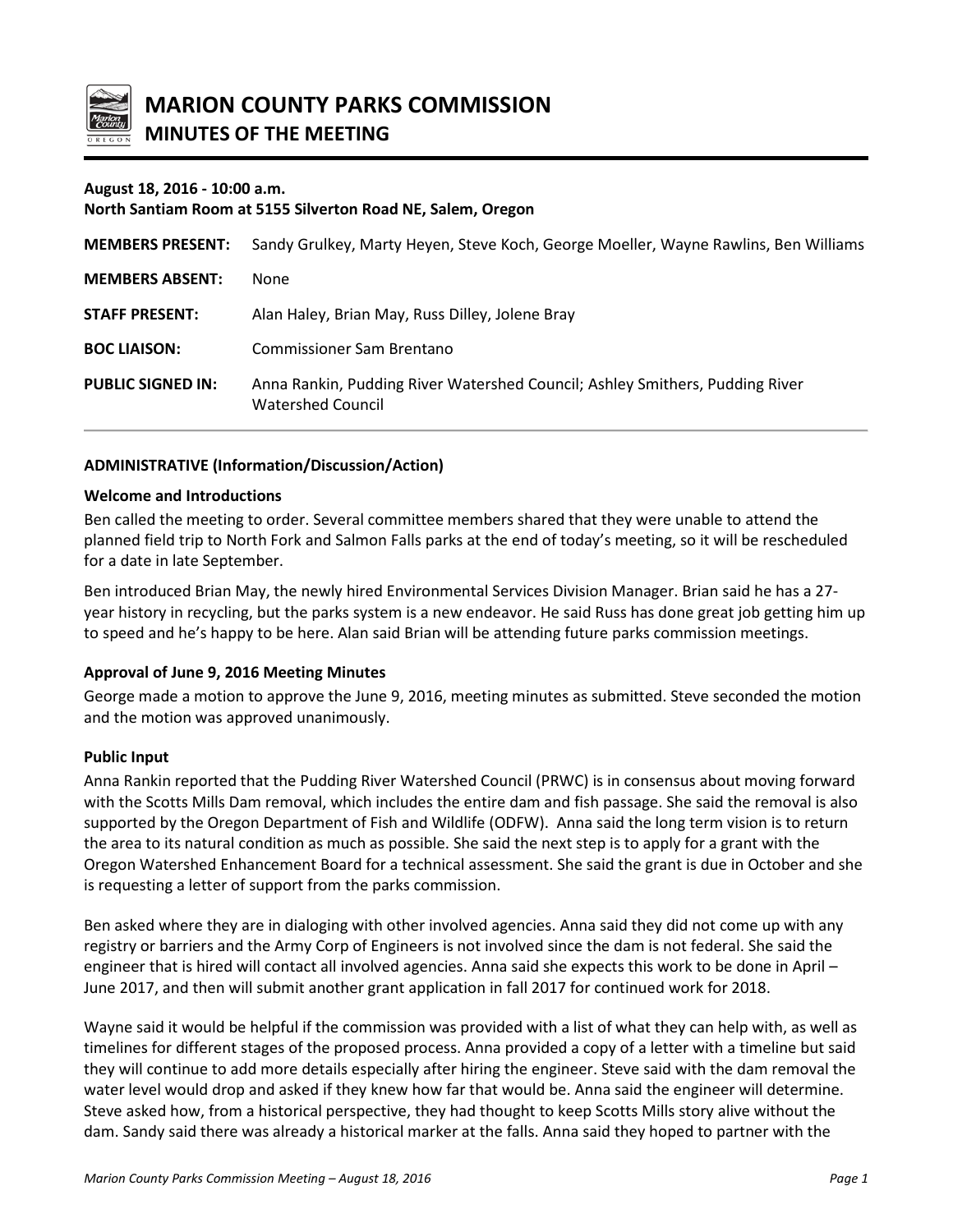county for any additional signage. Sandy said the Scotts Mills Historical Society was very supportive of the PRWC efforts because of their sensitivity towards the history of Scotts Mills.

Alan asked if it had been determined who owns the dam. Ben said this was discussed at a prior commission meeting and the county owns the dam. Alan said this matter needs to be reviewed by legal counsel if the county is the owner of the property and will then need to go to the board of commissioners (BOC) for approval. Anna said the Marion County Tax Assessor said the county owns the dam. She said because the dam is in the stream, the argument can be made that it is not county property and PRWC can seek an exemption, but she sees a much better outcome if they work with Marion County. Alan said he hasn't updated the BOC about the dam removal yet. He said the PRWC is looking for the conceptual support of the parks commission for whoever owns dam so he will send to legal counsel for confirmation and advice, and will then take to the BOC at a Management Update meeting to update them and receive approval.

Alan said staff would inform Anna when the Management Update was scheduled so she could plan to attend. There was discussion about recommending a letter of support. Anna said the PRWC will defer to the engineer whether they report the removal of the dam is or isn't a good idea. Steve made a motion that the parks commission writes a draft letter of support for the assessment for the potential dam removal at Scotts Mills Park. Marty seconded the motion and it was approved unanimously.

Anna said at last PRWC meeting they discussed doing a SOLV project and agreed that St. Louis Fish Ponds would be a very easy volunteer project. She said ODFW is stocking the ponds on October 8 and the group would like to do a weekend project after that date. Russ said the park closes on September 30 and people would need to be able to park at the locked gate and walk in. Anna said she would work with the ODFW park host about access and needs a signed release from the county allowing them to do the project. Russ said he will talk to Mark at ODFW to see what they're doing with the gates. She asked when she can anticipate documentation of approval. Alan said in a couple weeks.

## **Commission Member Announcements and Upcoming Events**

Sandy said she contacted the watershed council in the Auburn Park area to see if they could help with the situation, but it hasn't gone anywhere. She said the commission voted to approve the sale of the undeveloped Cain property, with her being the one dissenting vote. Sandy said she was curious if the county had done its due diligence, so she did some research. She said she is really reticent to sell park property and asked if it could be used by people in that area for recreational purposes. Ben said there was a motion to approve the sale of this property that passed with one dissenting vote and to reconsider this matter the commission would need to reopen the vote. He said we talk about it as if it is a park, but it is a vacant lot that no one can get to. Sandy said if this type of issue ever comes up again, she's been in touch with people who do disc golf who say this is the type of land they would want. She said she also talked to someone who said the recreational dollar invested in disc golf has proven to be the most recreational beneficial to the surrounding businesses. Wayne said there are a number of disc golf courses in existence and he has seen no return like she's described. Ben said the biggest in the county is at Champoeg Park and a lot of the users are from George Fox University across the river, so there's also a demographic component involved. Ben asked if Sandy wanted to make a motion to reopen discussion on the Cain property. She said no, she just wanted to share this information in case other situations come up in the future. She said this issue shows the commission needs to ask the opinion of affected neighbors before park land is sold.

# **2017-2018 BUDGET/PROJECT SELECTION**

Ben asked if the working timeframe is to have a prioritized project list by December or sooner if possible. Alan said December would be the outer limit. Ben said the purpose of the field trip to six county parks is to have background on information Russ is providing to the commission. Marty said it would be helpful to know the budget and the cost of these projects. She said she would say no to a second set of stairs and restroom replacement if the cost is \$200,000. Russ said that number has been revised because it's been decided that only